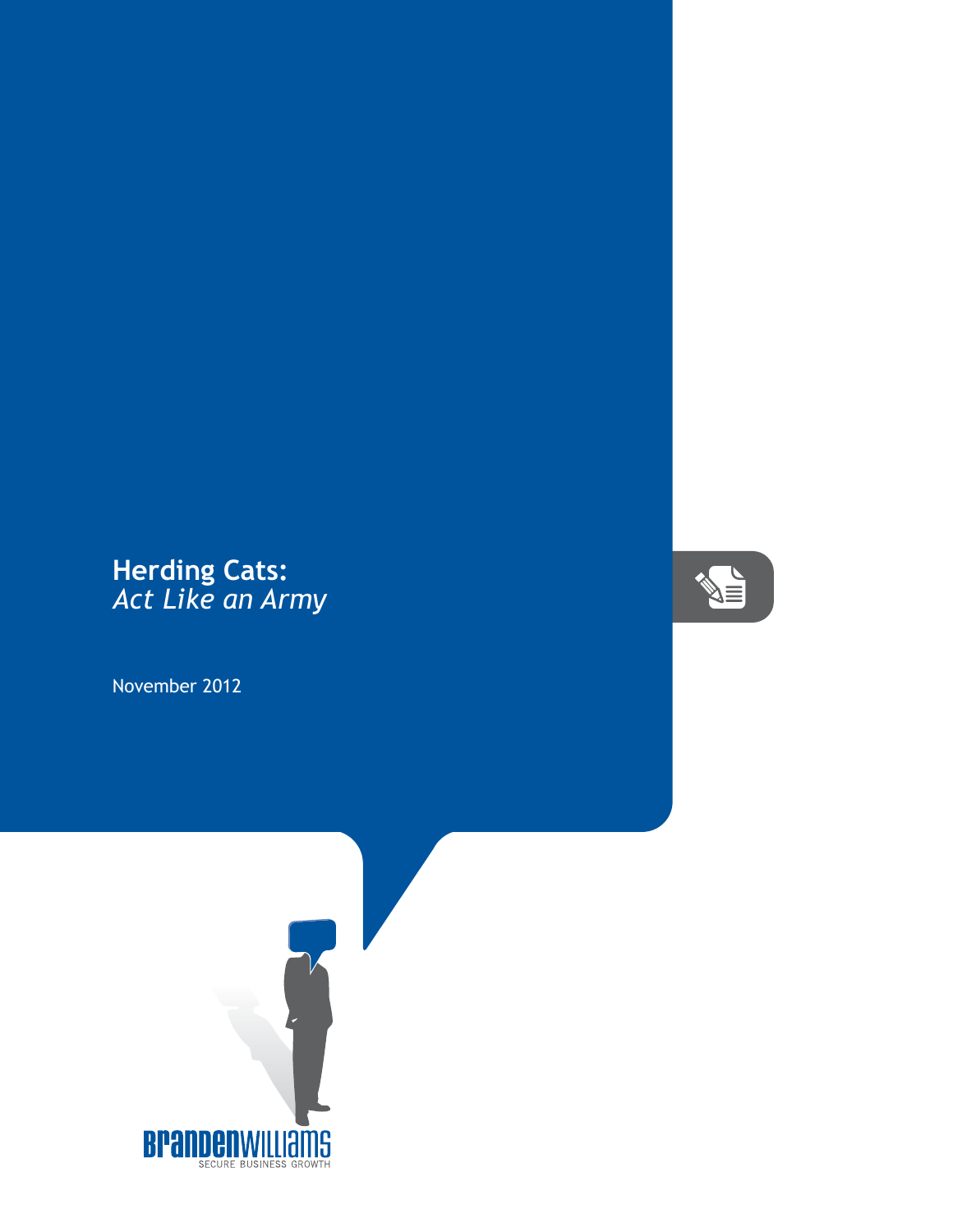The information security landscape has never been quite as exciting as it is today. My dad often joked about me when I was a teenager saying that my interest in technology and then information security would keep me employed forever. Indeed, with the rapid rate of business digitization and the inherent information value creation, he might be right. The last twenty years has seen the Internet change from that thing that academics use to exchange information, to the nice-to-have slow e-connection to the outside world whereby you can order pizza and books in your PJs, to the yelling of executives when email is down, to the absolute critical nature it is in today as a central cog in our value chains. Twenty years ago it was rare to see businesses embracing digital technology just like today its rare to see a business NOT using said technology.

With value creation comes opportunity for abuse. Malware is rampant and the kits used to create many variants of it are open source. It's such a big problem that the average effectiveness of anti-virus software is now so low it's hard to see one vendor outperform another—including the free ones. According to Vikram Phatak, CEO of NSS Labs, many anti-virus vendors offer zero protection against some of the common attack vectors<sup>1</sup>. The bad guys know this and often use it in their attacks because malware is such an effective way to bypass traditional security controls.

Our profession is changing, and frankly I'm ecstatic! The last several years of compliance has certainly raised the bar—albeit its new height is merely knee high vs ankle high in many cases—but I think most of us would put major head-sized dents in our desks if compliance was the future of information security. Compliance has an important role in information security, but it should be a byproduct of security. With compliance driving security we have a horse/cart order problem. It's not sustainable, and ultimately weakens our posture over time as compliance drags its feet behind the types of attacks we face today. So if we're not policy monkeys or compliance wonks, what are we becoming?

The information security professional of the future will need to be more intelligence driven and defense focused to survive. Indeed, our three-letter-agencies in the US (and comparable organizations globally) are teaching the mindset we need in the private sector today. We must be able to expand beyond the "defend everything from everyone" mentality to truly understanding our adversaries, fully understanding how our businesses operate digitally<sup>2</sup>, and having both comprehensive visibility into our infrastructures (or ones we leverage) and actionable intelligence about threats and adversaries to deploy our limited resources in ways that maximize our defense capabilities. That's really a long way of saying that we have to act like an army if we are to ward off attacks by an army.

Private sector enterprises are now faced with fighting the equivalent of electronic armies, and according to many intelligence professionals that I interact with there appears to be cooperation and sharing of resources between organized crime and nation states collectively sharing information and resources to achieve their goals faster than we can defend against them. Never before have companies in the private sector faced attacks of this this sophistication and kind, and as of today there is little they can do from a retaliation standpoint. Couple that with things like cloud adoption, mobility, and Bring Your Own Device programs and we're truly in a losing battle unless we change our ways. In today's world we are expected to keep the enterprise safe without controlling the infrastructure, network, or devices that may interact with our systems.

## **FOOTNOTES**

*1 Personal email, 12 October 2012.*

*2 Like knowing what information is used in the business, how it uses it, how its obtained and stored, how it is disposed of, and everywhere it lives and moves.*

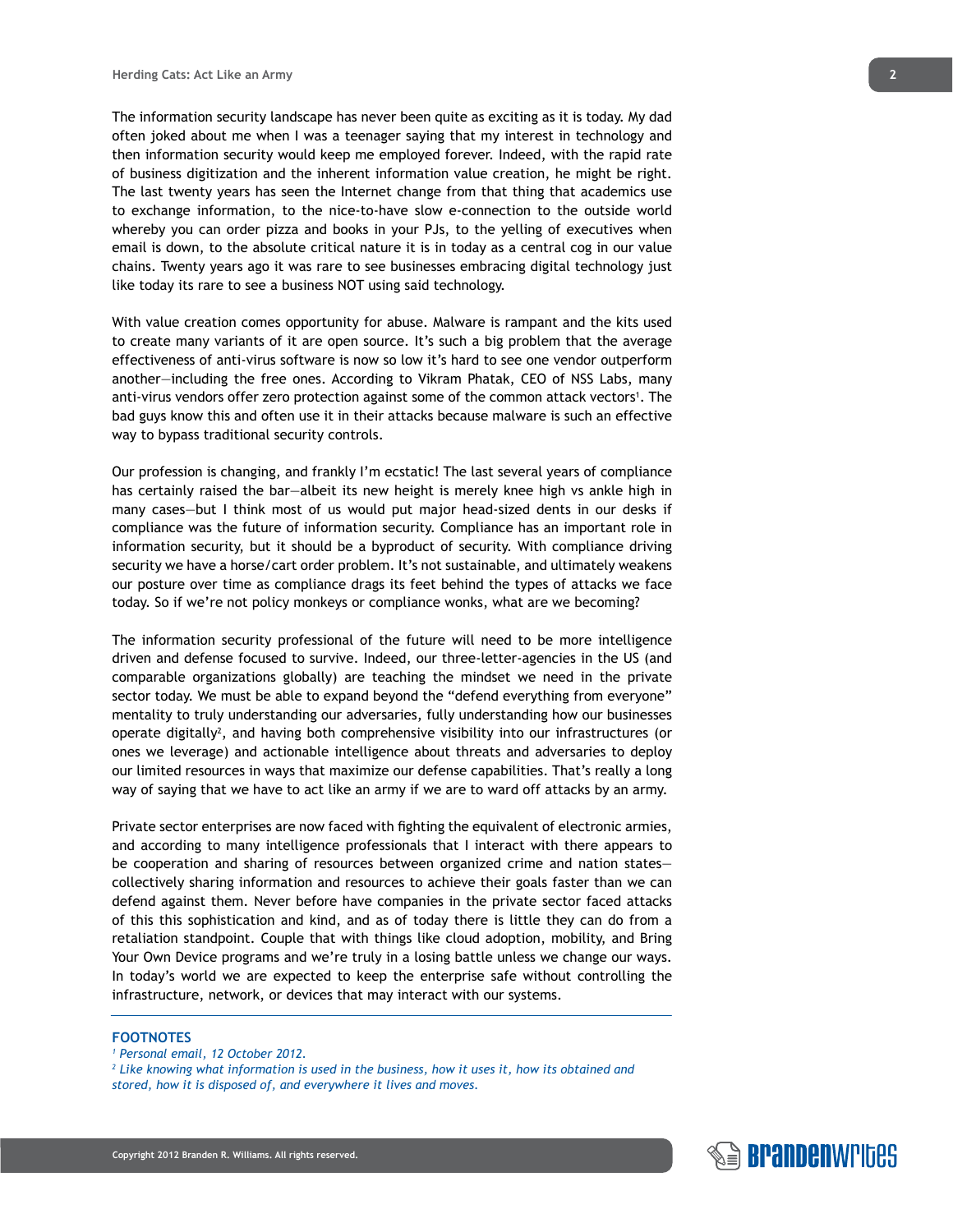Your mission, and you better accept it, is to rethink how you deploy your limited set of resources to defend your companies from these electronic armies. Blanket protection is inefficient, and traditional security controls are not nearly as effective as they once were. We have to be able to analyze behaviors to catch bad guys hiding in plain sight. We have to think about authenticating individuals and sessions, not devices and networks. And all of that starts with a good understanding of the business and its digital footprint.